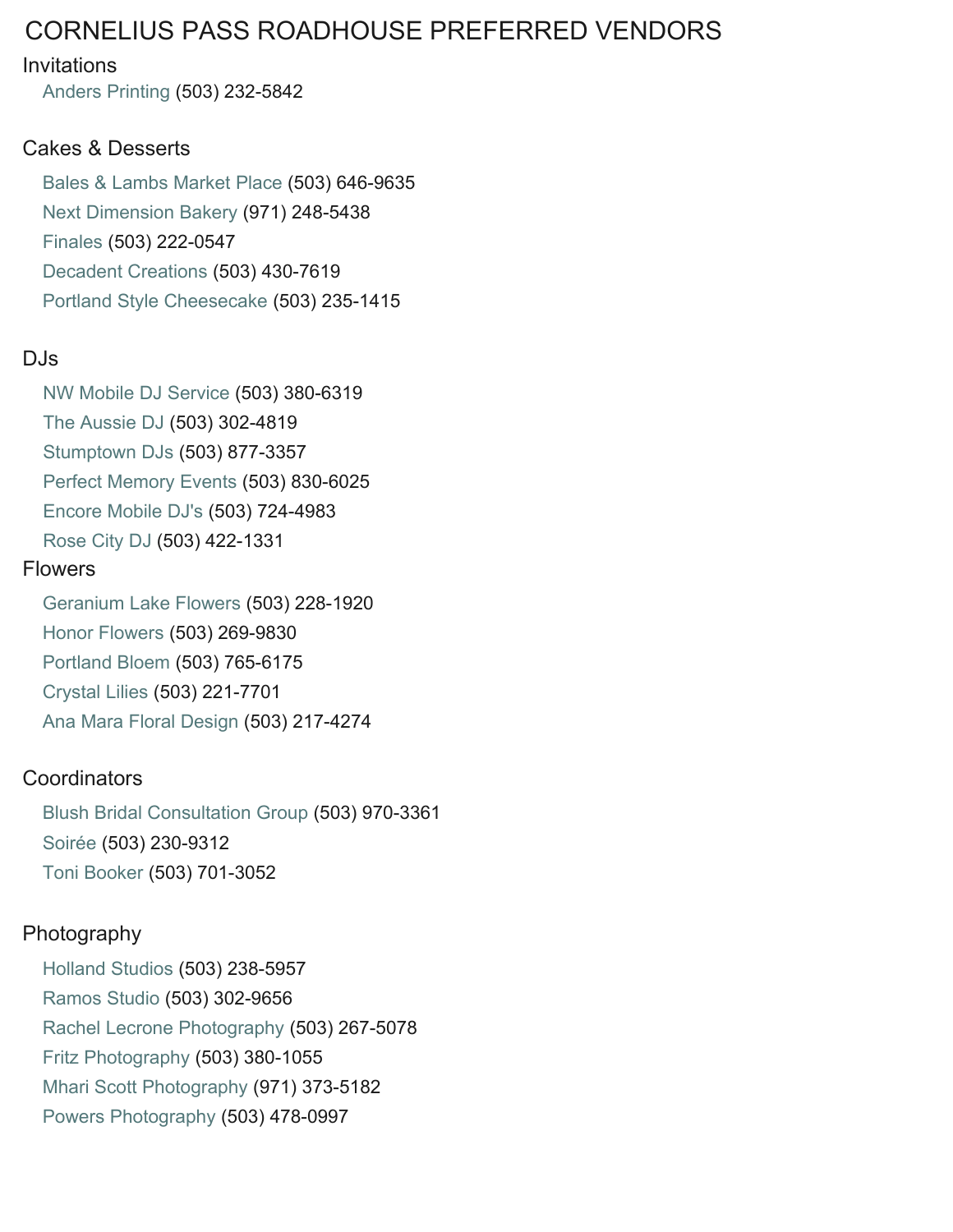[Donny Mays](http://www.donnymays.com/) (859) 466-0841 [June Lion Photography](http://junelion.com/) 217-473-5605

#### **H[otels](http://www.marriott.com/hotels/travel/pdxhs-courtyard-portland-hillsboro/)**

[Courtyard](http://www.marriott.com/hotels/travel/pdxhs-courtyard-portland-hillsboro/) (503) 690-1800 [Spring Hill Suites](http://www.marriott.com/hotels/travel/pdxhl-springhill-suites-portland-hillsboro/) (503) 547-0202 [Hillsboro Holiday Inn Hillsboro](https://www.ihg.com/holidayinn/hotels/us/en/hillsboro/hioho/hoteldetail?cm_mmc=YextLocal-_-USA-_-HIOHO) (503) 640-1745 [Hilton Garden Inn](http://hiltongardeninn3.hilton.com/en/hotels/oregon/hilton-garden-inn-portland-beaverton-PDXBHGI/index.html) (503) 439-1717 [Aloft Hillsboro-Beaverton](https://www.marriott.com/hotels/travel/pdxah-aloft-hillsboro-beaverton/) (503) 227-1900 [Hampton Inn & Suites](http://www.hilton.com/search/hp/us/or/portland/hillsboro/00000000000/0/0/0/0/50?wt.srch=1) (503) 718-0006 [Embassy Suites](http://embassysuites3.hilton.com/en/hotels/oregon/embassy-suites-portland-hillsboro-oregon-PDXHTES/index.html) (503) 718-0007

#### **Offciants**

[Melissa Coe Ceremonies](http://melissacoeceremonies.com/) (503) 803-2385 [Rev. Maureen Haley](http://portlandministers.com/) (503) 888-9876

#### **Salons**

[Ruby's Spa at Grand Lodge](http://www.mcmenamins.com/63-gl-ruby-s-spa-home) (503) 992-3406 [Poshe Salon](http://poshe-salon.com/) (503) 533-4010 [Salon 17](http://salon17.com/) (503) 844-6121

#### **Transportation**

[The Trolley](http://www.the-trolley.com/) (503) 437-5969 [Eco Shuttle](http://www.ecoshuttle.net/) (503) 548-4480

#### Videography

[Moving Picture Weddings](http://movingpictureweddings.com/) (503) 427-1920 [Committed Films](http://www.committedfilms.com/) (971) 266-3575 [Candy Glass Productions](http://www.candyglassproductions.com/) (971) 258-6400

## Production, Planning, Design, Rentals

[West Coast Event Productions](https://wcep.com/) (503) 294-0412 [The Party Pros](https://thepartypros.com/) (503) 844-9787 [Archive](https://archiverentals.com/) (971) 373-6203 NW Event [Rentals](https://www.eventrentalsnw.com/) (503) 336-5759 [Events Unlimited](https://www.eventsunlimited.com/) (503) 718-0999